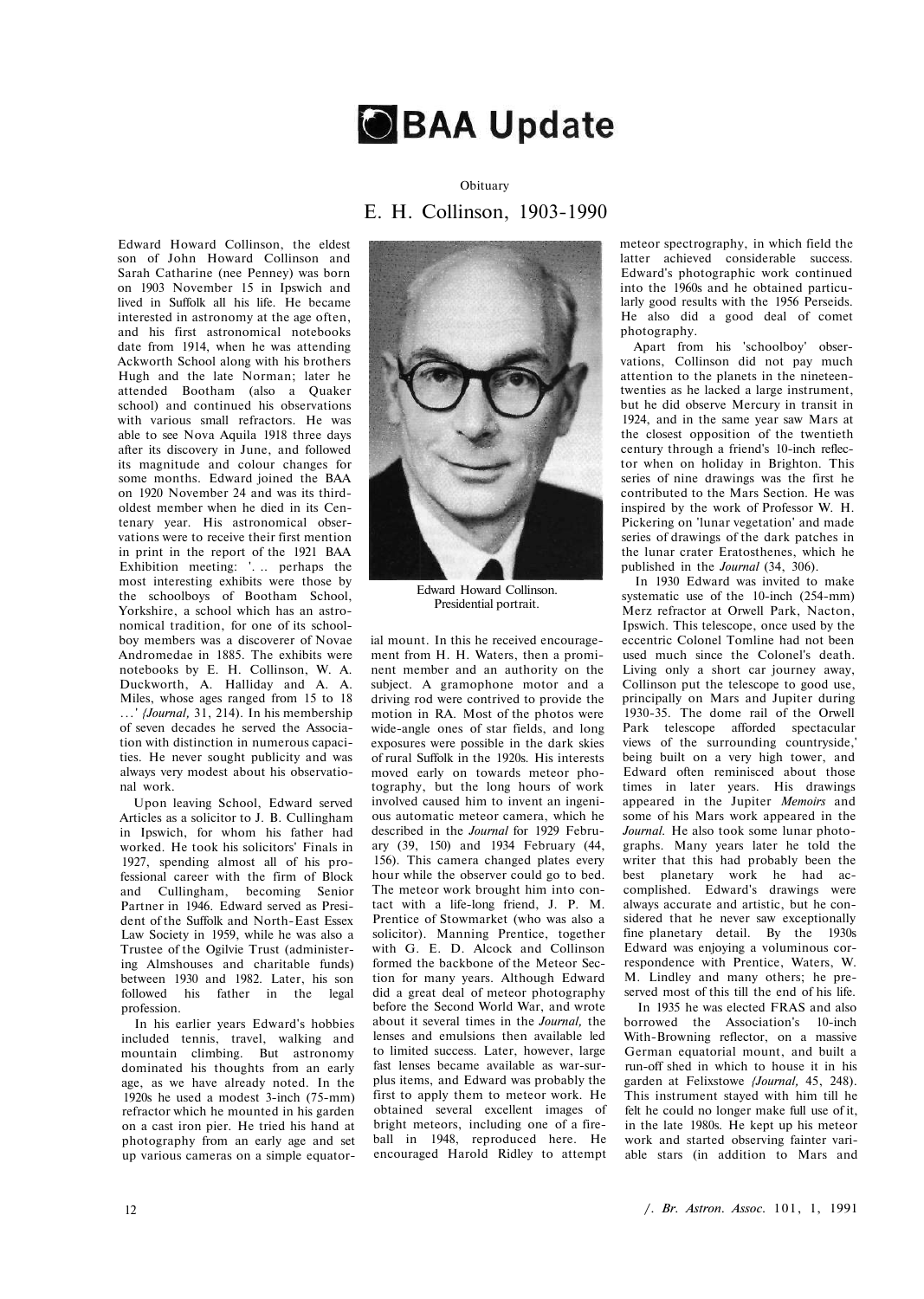## Jupiter) with the reflector. He later told me that he took up the work on variables 'to have something to do when Mars was not around'. However, he was also very interested in variables for their own sakes, and had in any case been observing them since the 'twenties.

In 1938 he married Eileen Mabel Woodhead, and they later had two children, John and Jenny, but their domestic life at Playford, Ipswich was soon interrupted by world events. Upon the outbreak of War in 1939 September, the Association's Council debated a set of emergency regulations and Edward gave valuable legal advice at short notice. He had already served on Council from 1927, and his legal opinion was often sought on future occasions. He was unable to observe for much of the War, being engaged upon relief work in London from 1941 June, as a member of the Friends' War Victims Committee. This committee had been set up to alleviate civilian distress, and Edward used his professional skill in arranging hostels for bombed-out Londoners. After the War he was active in the new Ipswich Astronomical Society, and served a term as President. Mars was still his favourite planet, and he was able to assist P. M. Ryves with the preparation of the 1941 *Memoir.* In 1952 Gerald Merton invited him to become the next BAA President.

Collinson's period as President seems to have been a tranquil one. The *Journal*  was expanding again towards its pre-War length, and contained more illustrations. He presided over the Burlington House gatherings of Council and mem-



Collinson at the eyepiece of the Orwell Park Observatory's 10-inch refractor in 1930.

bers in a quiet and efficient manner. The most notable event of his Presidency was the organisation of a joint BAA-RAS expedition to Sweden to view the 1954 July total solar eclipse. This venture was a great success, and it was fitting that he himself described the expedition in the *Memoir* 'The British Astronomical Association: The Second Fifty Years' (42 (2), 1990). He also gave much time and energy to writing and delivering two authoritative and well-illustrated Presidential Addresses on 'Photography' and 'The Planet Mars'. Although these subjects have dated rather badly, they represent excellent summaries of our knowledge at that time. The Address about Mars was soon produced as a special BAA reprint. Edward served on the RAS Council from 1954 to 1956, and also sometime as a member of the Royal Society's National Committee for Astronomy. The Collinsons moved to Culpho End in 1954.

In early 1956, Ryves died suddenly and Collinson was appointed to succeed him. He considered that it was not really possible to publish reports on the observations which had accumulated during Ryves' tenure of office, and instead began a series of reports on the contemporary oppositions of the planet in the *Journal.* 1956 was a perihelic opposition, and the great dust storm made it an unusually interesting one. The Section was in contact with the Commission des Surfaces Planetaires of the Societe Astronomique de France, then chaired by Dr Audouin Dollfus. One result of this collaboration was the use of the Wratten 47 blue-violet filter in the observation of white clouds, and in searching for the Blue Clearing. The new IAU map was adopted as a standard reference, and new report forms introduced (there had been none previously). He produced brief but informative reports at each of the Martian oppositions from 1956 till 1978. During his Directorship, the post of Director of the Variable Star Section also fell vacant. Edward was one of its most senior observers, and he was offered the post as an alternative Directorship. However, he felt he did not have the theoretical knowledge necessary nor the time to do the job well, and declined with regret.

Collinson continued to direct the Mars Section till 1979. He moved from Culpho End to Snape, Saxmundham, in 1972 and retired from his business in 1973, living happily in retirement. Both Edward and Eileen enjoyed the Snape Music Festivals, which they never failed to attend, but Eileen died in 1979 and Edward moved for the final time, on this occasion to a bungalow in Playford in

## BAA Updatejg



The automatic meteor camera plate-changer.

the garden of the house he built in 1939. Edward was now able to take up regular solar work with his Watson-Conrady 3 inch refractor bought as long ago as 1920. He also found some additional time on his hands for desk-work for the Variable Star Section, and together with John Isles and Ian Howarth compiled three Section Reports on Ζ Cam for 1926-77 *(Journal,* 85, 438; 89, 169, 597). But a great deal of analysis he did remains unpublished for he worked on the logging of observations (involving the writing out of a fair copy of the combined light estimates for a particular variable in chronological order) for a future VSS *Memoir* on Long-Period Variables.



Fireball of 1948 August 12d 23h 41m, photographed with a Kodak Aero-Ektar lens of 7 inch focus at f/2.5.